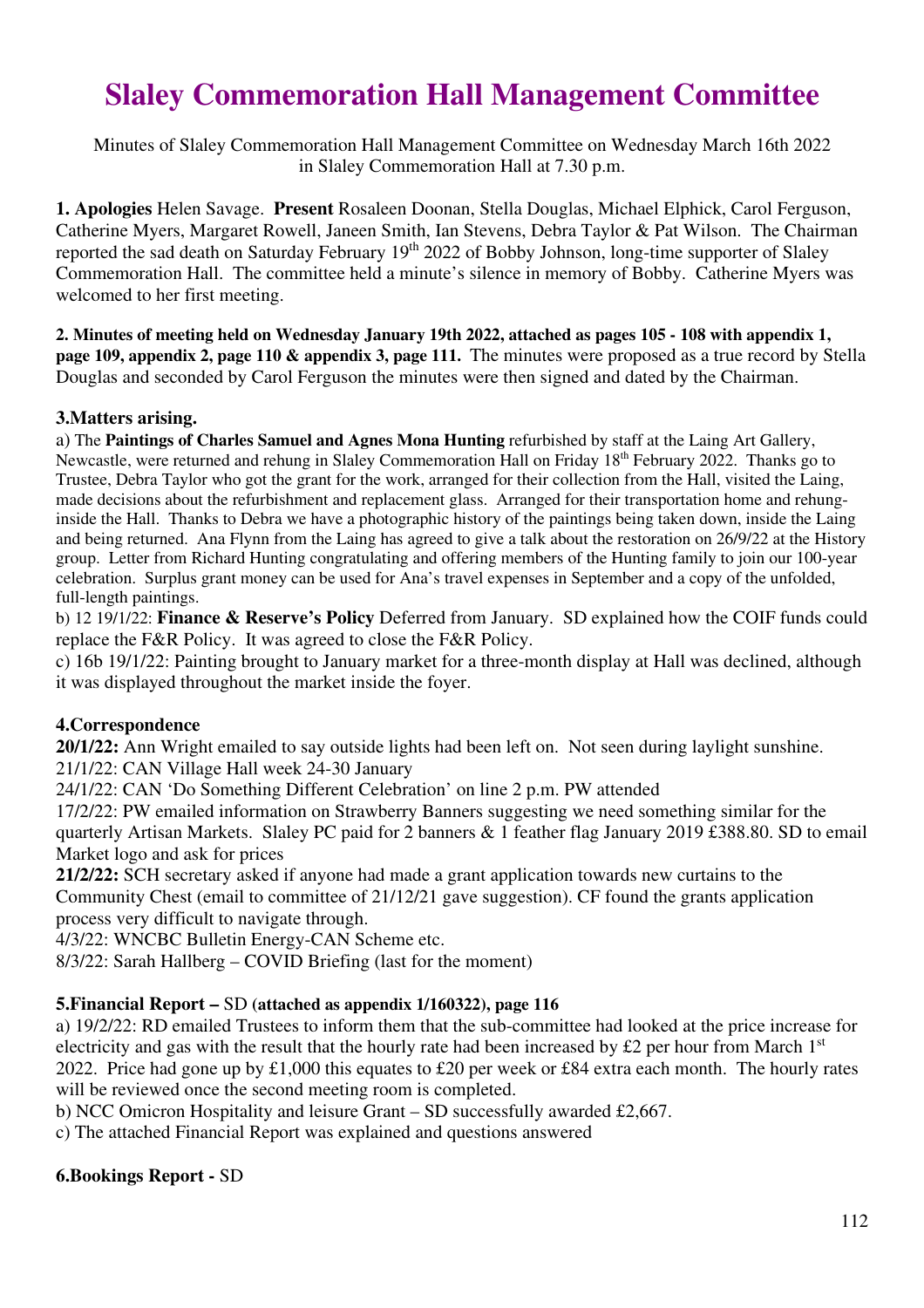a) Email  $18/2/22$ : Hexham Book Festival wanting to hire chairs June  $10-19<sup>th</sup>$ . The 2018 hire charge remains at 40p per chair on the web site. Not heard back if the chairs are needed.

b) Email 24/2/22: Sub Committee raised the hourly charge by £2 from March 1st

c) Reminder: full day First Aid Course includes how to use a defibrillator Thursday April  $7<sup>th</sup> 2022$ . 1 place left.

# **7. Emergency Welfare Hub (also known as Emergency Rest Centres** *see CAN email of 10/12/21***)**

Solar powered Community buildings ZOOM meeting on Wednesday 16/2/22 at 2 p.m. attended by RD, DT, PW, HS & SD. Liz Gray from Rural Design Centre emailed a link to the session 17/2/22. CAN offer is too futuristic SCH is looking for something now. There are no capital grants for generators or help with solar panels, storage batteries etc. SD thought a short-term solution was needed where basic warmth and somewhere to boil a kettle or pan could be offered. CF and MR spoke of isolation outside the village where people did not know that the village had regained power and water. RD thought a Parish Council led "Tree of Help" should overcome the uncertainties.

## **8. Phase Two of Centenary Improvements**

SCH officials and Kevin Doonan had a meeting 14<sup>th</sup> February at 11 a.m. when a price increase for the stone was advised. We agreed to go with the revised price of £116,030.04. Builders are expected to begin April  $25<sup>th</sup>$ . They will bring their own welfare facilities and the hall should function as normal. The committee acknowledged that because of world-wide fuel shortages due to the Russia invasion of Ukraine causing the massive increase in transport costs there would be a knock-on effect to our final invoice.

## **9. Caretakers Report – ICS (attached as appendix 2/160322), page 117.**

20/1/22: Caretaker emailed photographs of toilet flooring – this concern added to the snagging list. b) Caretaker's report – NDAS posters destroyed in removal process. PW to contact NDAS and question who stuck to toilet doors without permission. Whilst everyone agreed the content was important and inside a safe toilet was a good place to have this information a better system to display needs to be researched - DT to undertake.

c) Green-indicator LED in emergency fire exit near The Den. PW to contact Electrician Albert Scott.

## **10. Building maintenance**

a) PW emailed committee 1/3/22 re cooker and a button missing from setting the timer. IS replied by email and gave a copy of his inset to 'Using the Cooker manual'. ME (Film Club) replied by email do not use the timer. MR replied that cooker works without timer. RD tried to order the button part or service the cooker 9/3/22. RD asked when the cooker was purchased? Annual Report of May 2009 states the kitchen refurbishment was completed successfully. RD ordered two new cooker buttons from Belling and a full cooker clean by Hadrian.

b) PW reported by email 3/3/22 all outside lights not working at Healey PC meeting 2/3/22: Caretaker mended. Thank You.

c) Jon Storey reported the drain at the front door blocked during Bobby Johnson memorial tea 7/3/22 at 2.31p.m. PW contacted caretaker who again cleared (see report)

d) 10c 19/1/22; 10f 17/11/21: Martin Kennedy, roofer, does intend to re-roof the north section of the toilet block. Martin quoted £1,170 to do the work (May 19<sup>th</sup>2021 minutes agenda item 8a(i)). He will also address the issue of the broken soffit board near the outside store. Pressure of work is to blame. e) PAT testing done 22/2/22 Kettle failed. RD bought new kettle at Hexham

f) Slaley Show complaint form Internet not working (working day after when Caretaker tested – WiFi Instructions been removed from Wall – DT to replace) Heating took too long (see agenda 12 below). Acoustics are dreadful (committee asked if they had any ideas to address this -none other than to wait for the smaller room to be completed)

## **11. Fundraising Phase Two (attached as appendix 3/160322), page 118.**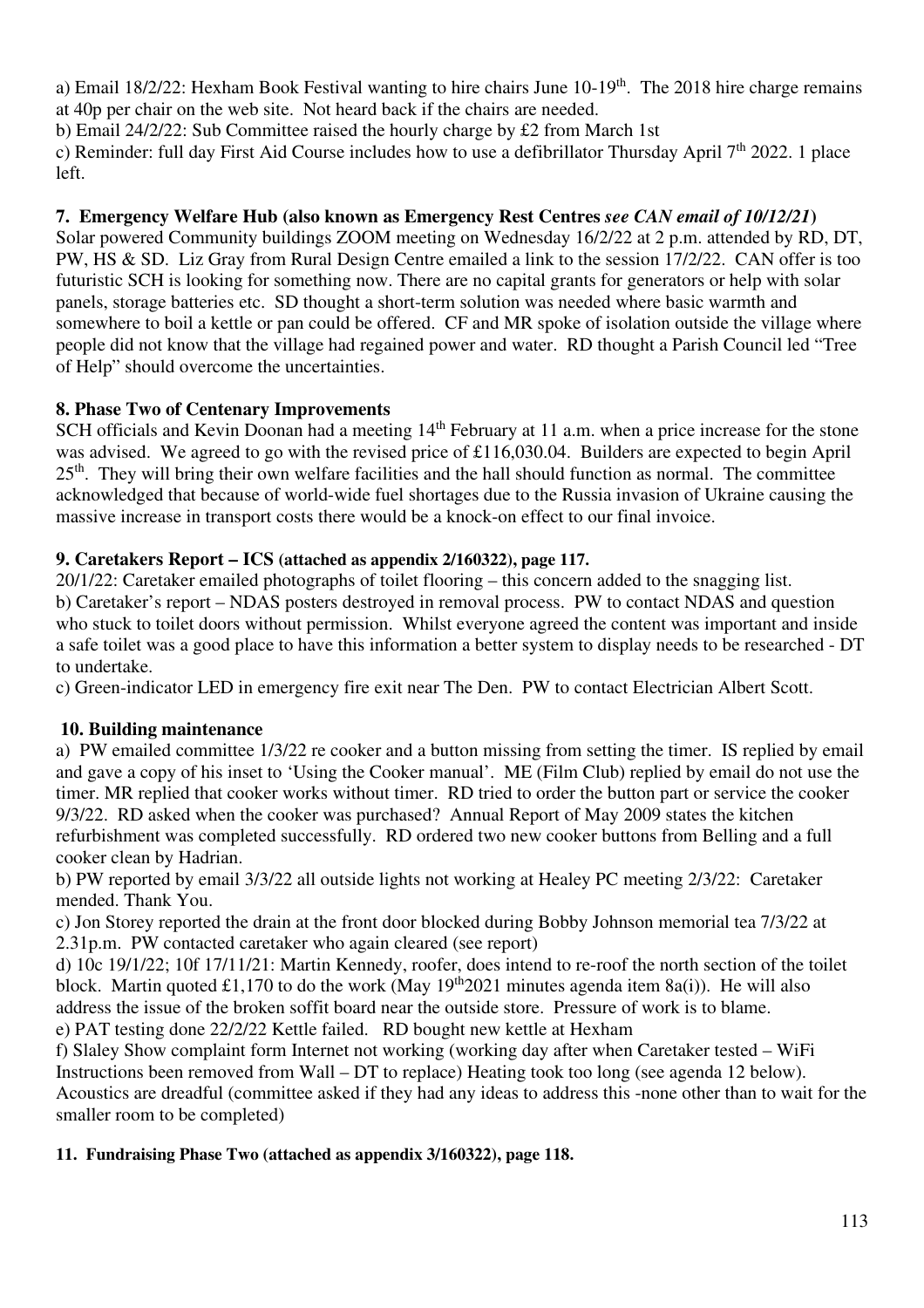a) Fourth Artisan Indoor Market on Wednesday April 27<sup>th</sup>. Kevin Doonan kindly offered to print A3 & A2 Market posters for the large signs at each end of the village. MR & CM were unable to help with teas at the April market.

b) Fire and Dough mobile Pizza Van have confirmed the fourth Wednesday of each month during 2022 c) Gone to the Wall performance March 4<sup>th</sup> of HW190 Celebrations. £484.51 profit. Thank you letters to Terry Douglas for sourcing recipe and ingredients for Beef Stew. Also, to CF for providing the Veggie Stew.

d) 11c 19/1/22, 15b 17/11/21: Karen Melvin & Claudia Sacher have an exhibition at Gibside entitled 'Breath of my Garden' they also have a 'Large and Small' exhibition in London. They were asked if their 'Large and Small' exhibition could be displayed inside SCH over a weekend in Spring. First dates suggested in April not convenient. RD & PW met Karen via ZOOM to discuss. Second dates suggested Friday May 13th – Sunday May  $15<sup>th</sup>$  are free on the web calendar. (see separate page). There were many questions about this event. Food and art in the same room being one. Outside marquees being another. Raffle and or tombola prizes being a third. Home cooked catering a fourth. There were no offers of help with catering over the three days of the event.

e) Slaley Wander Sunday June  $12<sup>th</sup> -$  Karen Melvin doing lots of different designs for newspaper adverts. RD & PW had a meeting with a taxi firm at 9 a.m. to discuss a shuttle service at the Wander. Insurance is proving slightly different from the 2016 event.

## **12. Heating in Hall.**

PW emailed a request from RD on 1/3/22 asking how comfortable the Hall is once the heating has been running for 30 minutes and what the outside weather conditions are.

CF replied – chilly when open up at 9a.m. on a Monday.

ME replied that most people expect to be able to remove their outer clothing as they do at home. Jean is sensitive to the cold.

PW cold at Healey PC on Wed 2/3/22 – damp and cold outside. Radiators warmed up by 30 minutes but did not give out any heat to warm the air. Even PW kept coat on.

RD explained a HIVE system. Normally a joint water and heating remote aid. One person able to turn up heating remotely. British gas would need to come out and then a gas registered plumber would install. PW spoken with Steve Moody Boiler Maintenance about this. Moody's will price a system up for us. Moody's warned that the system needs people who are savvy with their mobile phone to activate it. IS has used HIVE in the past and said that the knob would still be able to adjust the temperature once inside the building. It was agreed that any new addition could wait until the new room was completed and be operational by late Autumn.

### **13. Northumberland Village Hall Heritage Project**

Denis Lumley will begin again in June

### **14. How can the Hall be more environmentally aware / climate friendly?**

This is work in progress – replacing cleaning products, light bulbs etc as needed

### **15. Queen Elizabeth 11 Platinum Jubilee**

a) Slaley PC Letter emailed to 23 separate parish organisations, on January 24<sup>th</sup>, asking for any plans they had to celebrate the Platinum Jubilee event. A general request was also printed in February's Slaley News. Ladycross NR planting an oak tree

Slaley WI would like to see a self- catering event – thought best at school or R&C. Take a parish photograph at a set time. Maybe afternoon tea at Hall. Maybe parish royal scarecrow trail.

Slaley R&C think it is a great opportunity for a parish event.

FOSS: Paint 70 stones around the school grounds. Also thought of a Scarecrow Festival.

Church: Flower displays in Church + Local artist to exhibit paintings of flowers and gardens.

NCC allocated £70,000 to non-profit making voluntary groups.

**Slaley Parish Council**: Jubilee Mugs samples emailed Central Design Ceramics.